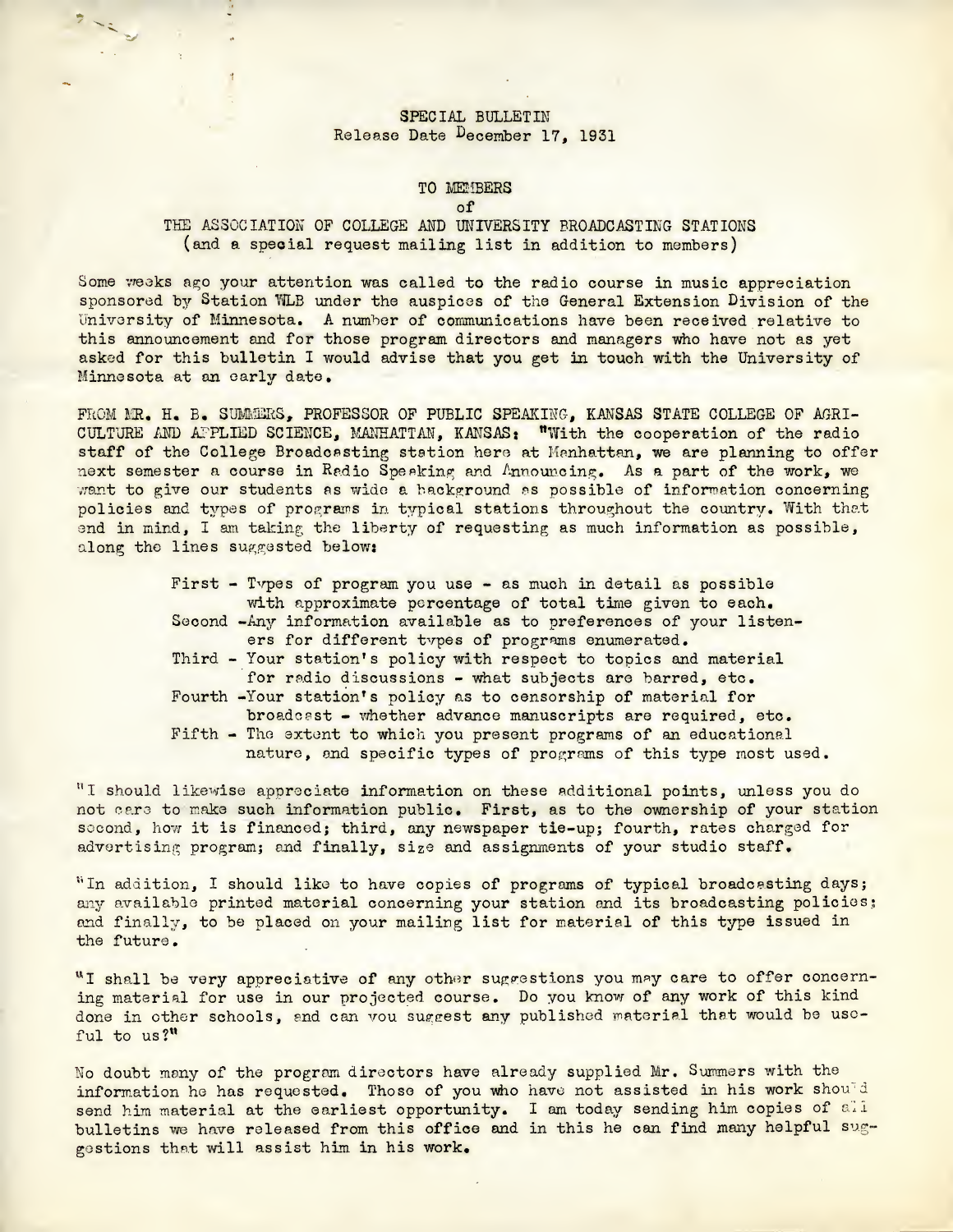#### IMPORTANT NOTICE BELOW

FROM PROFESSOR J. C. JENSEN, DIRECTOR AND ENGINEER, RADIO STATION WCAJ, NEBRASKA WESLEYAN UNIVERSITY, LINCOLN. Indeed I am due Mr. Jensen an apology for overlooking the letter below. Time is now very limited for the meeting he has suggested in New Orleans. No doubt many of our representatives will be in attendance at the Institute and Council mentioned in his communication. Will you therefore kindly get in touch with him relative to the suggestions made in the communication. His letter reads as follows: "As representative of the Institute of Radio Engineers on the Council of the American Association for the Advancement of Science, I am arranging for a meeting of the Institute at New Orleans from December <sup>28</sup> - January 2. It has occurred to me that this would be a good opportunity to have a conference of representatives of the Educational broadcasting stations who might be present, giving special reference to the technical problems of broadcasting. With this in mind I wrote Dr. Tyler and he indicated that both he and Mr. Perry Armstrong would probably be present for such a meeting. What do you think of the desirability of promoting such a gathering, either as a part of, or in connection with the meeting of the Institute of Radio Engineers? Kindly pass this on to Mr. Higgy for his comments also."

FROM MR. CARL MENZER, DIRECTOR AND ANNOUNCER, STATION WSUI, STATE UNIVERSITY OF IOWA IOWA CITY: (Note--You will also find that the list of plays presented during 1930-31 by Station WSUI prepared by Mr. H. C. Harshbarger, Department of Speech, State University of Iowa as follows by comments by Mr. Harshbarger)

"Am sorry an answer to your letter has been delayed but the enclosed information has just been made available. I hope it includes the information you desire but if you wish more please write me.

"You may use this in any way you see fit."

 $\bullet$ 

ب

''During the year 1930-31 the following plays were broadcast from Station WSUI by the Department of Speech of the State University of Iowa:

- 1. Aristophanes, The Frogs 2. Robertson, Damon and Pythias 3. Benelli, Love of Three Kings 4. Pierre Patelin
- 4. Pierre Patelin<br>5. Goethe, Faust, with an arrangement of Gounoud's music
- 6. Goethe, Gammer Gurton's Needle<br>7. A Noble Outcast 7. <sup>A</sup> Noble Outcast 8. Uncle Tom's Cabin
- 9. East Lynne
- 10. Ten Nights in <sup>a</sup> Bar-room 11. The Octoroon

"One act plays by Tchekoff, and other one act plays were broadcast.

wFor the year 1931-32 the following plays have been listed for broadcastings

- 1. Rilev, The Barong<br>2. Ibsen, The Wild Duck 3. Ibsen, Pillars of Society 4. Ibsen, The Master Builder 5. Ibsen, Hedda Gabbler 6. Shakespeare, Love's Labors Lost<br>7. Taming of the Shrev Taming of the Shrew 8. Merry Wives of Windsor<br>9. Othello 0thello 10. Sardou, <sup>A</sup> Scrap of Paper 11. Damas, Camille
- 12. Stringberg, The Spook Sonata 13. Gogol, Inspector General 14. Chekov, The Cherry Orchard 15. Kaiser, From Morn to Midnight 16. Pirandello, Six Characters 17. Capek, R. U. R. 18. The Contrast
- 
- 19. Nellie the Beautiful Cloak Model
- 20. Captain Jenks
- 21. The New York Idea
- 22. The Witching Hour

''The above list is tentative but will be followed in general. If possible The Children's Theatre will produce the followings

- 
- 1. Ali Baba and the Forty Thieves 3. Alice in Wonderland 2. The Toymaker of Nuremburg 4. Treasure Island 2. The Toymaker of Nuremburg

5. Cinderella

- 
- 

 $-2-$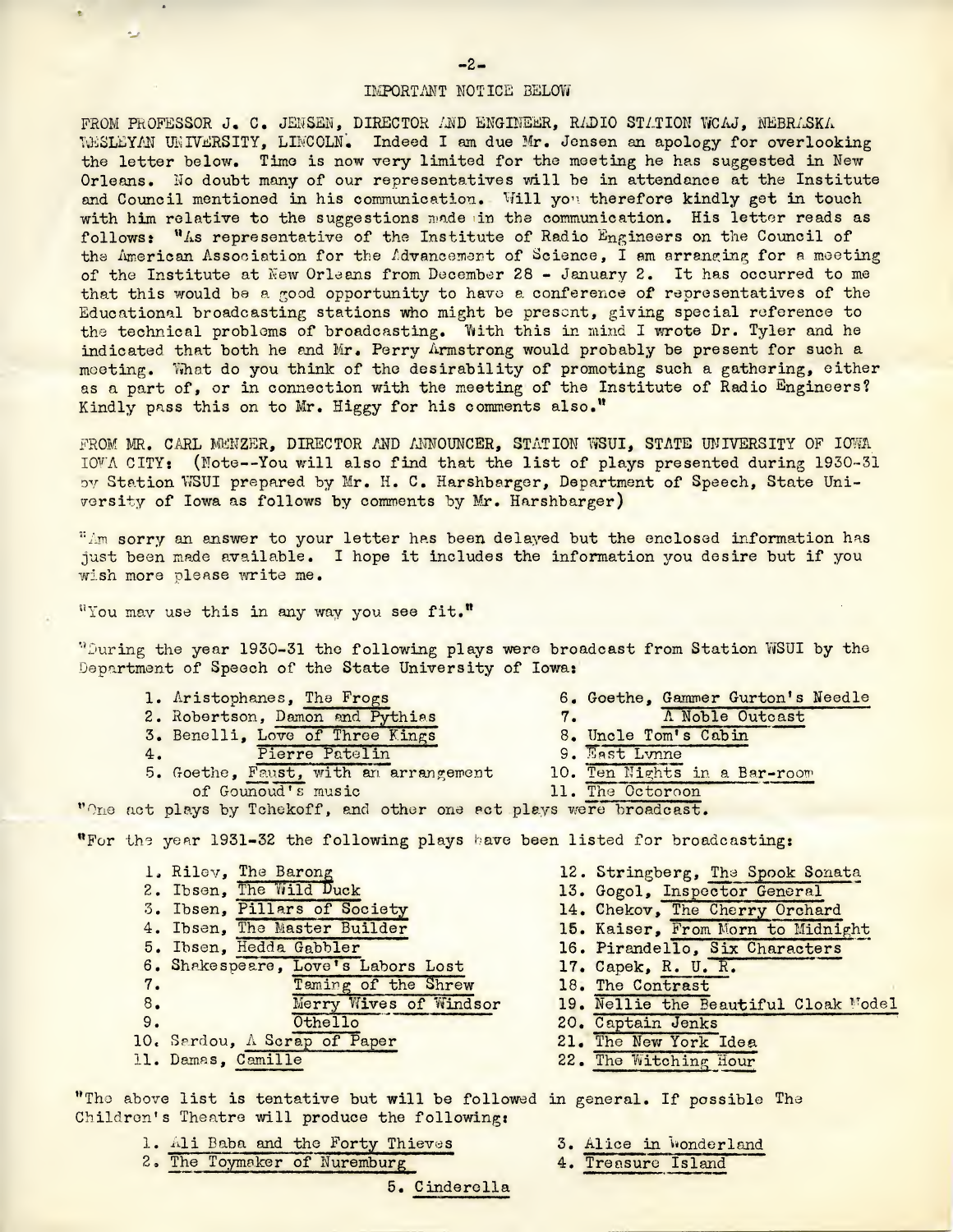"Te have done a group of one act plays:

1. Sheridan, The Scheming Lieutenant 2. Maeterlinck, The Death of Tinta-

giles.

# 3. Kipling, Bimi, <sup>a</sup> dramatization

"The dramatic program of the Department of Speech is, of course, experimental, We are frankly trying to discover the best vehicle for broadcasting purposes. At the same time we are concerned with giving best from the various types of dramatic literature to the listeners of WSUI. To that end plays from various periods of the drama, as well as representative authors have been selected.

"Speaking only for myself, I am convinced that plays with a strong plot broadcast more easily, or more successfully from the point of view of the average listener, than do those which attempt to discuss the ills of society. The talkative play, as is the case with all full length plays, must be cut to an hour or less. This means that the story can be made to stand out in bold relief, often time making the broadcast version as strong, if not stronger, than the usual production.

"It is probably true that the precise form of the radio drama has not been discovered. If this is true, it means that in time all broadcasting stations will write, or use, plays written especially for broadcast purposes."

FROM PROFESSOR J. C. JENSEN, DIRECTOR AND ENGINEER, RADIO STATION WCAJ, NEBRASKA WESLEYAT UNIVERSITY, LINCOLN: "Congratulations on your special bulletin for November <sup>5</sup>, <sup>I</sup> am passing it on to our Expression Department and hope that they will get <sup>a</sup> number of suggestions from it.

"In reply to the request of Mr. C. M. Koon it seems to me that the Office of Education at Washington could do some constructive work by bringing more generally to the attention of teachers in the public schools the various educational broadcasts which are available by radio, and also by cooperating with the broadcasting stations themselves in working out a schedule and outline of courses which would be desirable for school purposes.

"Our continuity Collegiate Fantasia\* is beginning to attract considerable attention. This fiea may be worth passing on as it has become a regular feature with our station. The continuity parts are carried by the negro janitor, his little girl 'Sugar,' a green freshman, a sophisticated sophomore coed, and a junior who is president of the Dramatic Society at 'Midwest University' where all the scenes are laid. These characters provide the introduction and also introduce elements of romance and local color, while the dramatic club gives rehearsals which the audience hears, and the glee club and quartet sing. As you see the purpose is to hold the interest of the radio audience.

"Our new <sup>500</sup> watt transmitter is covering the territory beautifully and we were heard on a recent Monday evening in Monterey, Mexico.

"The Commission has returned our application for increase in power on the ground that it conflicts with general order No. 102. The Commission granted an increase of 20,000 watts to another Lincoln station recently, and maintained that this did not affect the quota of the state or zone.

"Are you selling any advertising time this year? One of the newspapers carries a story from the University of  $4$ rkansas to the effect that they have taken on a number of commercial accounts recently. We are tempted to do likewise as a financial expedient."

-3-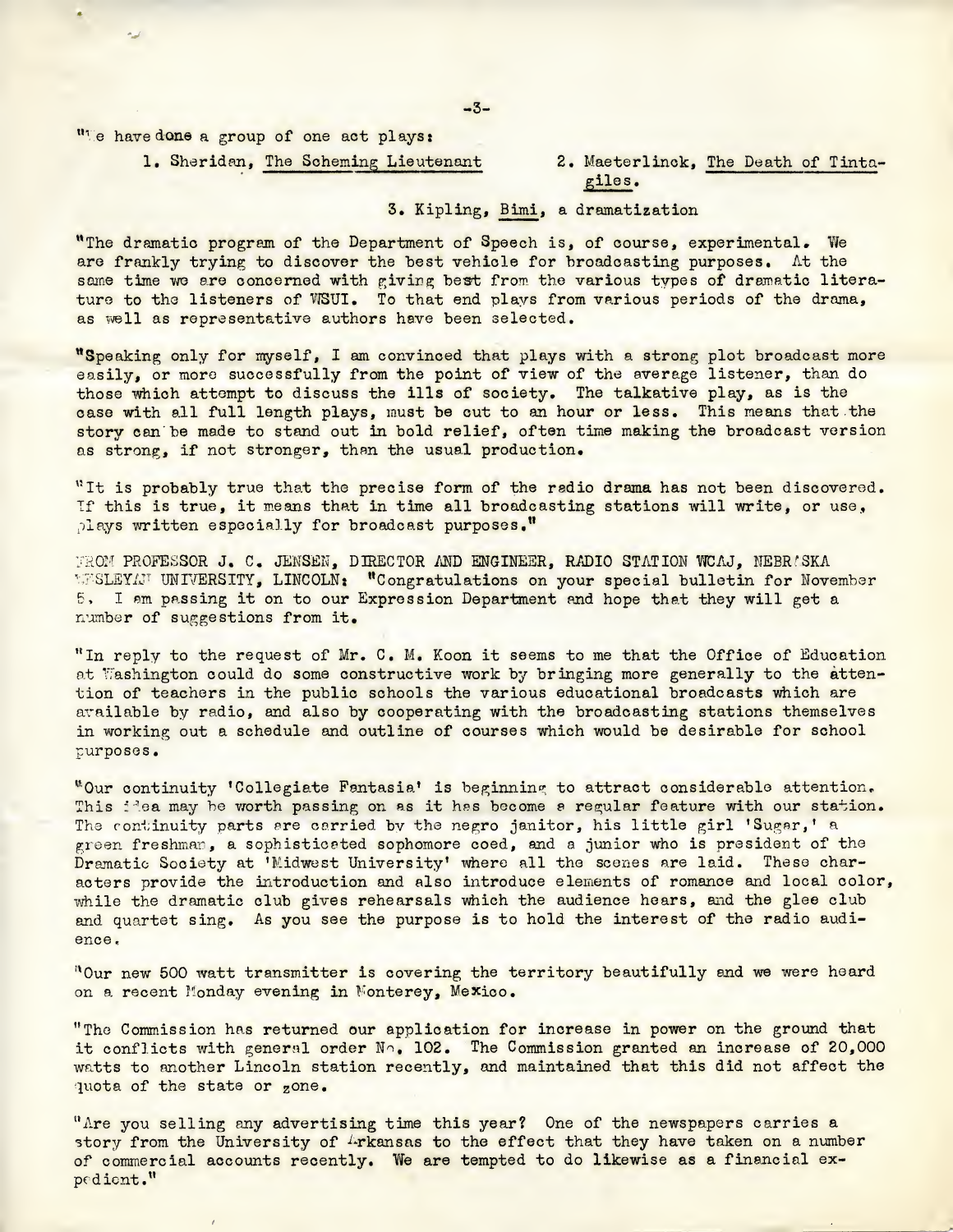FROM DANIEL E. NOBLE, RADIO DEPARTMENT, CONNECTICUT AGRICULTURAL COLLEGE. STORRS: CONN. Wwe are trying to organize an active group of players here at the College, and our chief difficulty seems to be the lack of material prepared for broadcasting. Miss Jenkins, of WEAO, has assisted us by sending through several manuscripts, but no new manuscripts are ready for use, and we fear that it will be impossible to broadcast plays on a regular weekly schedule,

"We feel that if the Association could organize a system for the distribution of suitable radio manuscripts, the work of maintaining an active group of players would be greatly simplified. Perhaps each station could contribute prepared plays occasionally, and the general distribution would keep an ample supply available for weekly broadcasts,

"Enclosed you will find a copy of a radio sketch written by Richard Attridge, the director of our newly organized players. We should be glad to have members make use of the sketch, if it is found to be at all suitable."

(Note--Mr. Noble furnished this office the sketch mentioned in his letter. We plan to try same with our dramatic group at Station WMAD. I will be pleased to submit additional copies of this to any station interested.)

FROM JOE F. WRIGHT, DIRECTOR OF UNIVERSITY PUBLICITY AND STATION WILL, UNIVERSITY OF ILLINOIS, URBANAt "Your note in the recent bulletin which referred to Higgy's offer to send several plays to your office for the purpose of mimeographing them and sending them to other stations, brought to my mind the fact that some charge might easily be made for these mimeographs. I am sure most of the stations would be willing to send fifty cents or a dollar to help cover the cost of mimeographing. The simplest way to do would be to send the amount in stamps.

"This brings up the fact that a year or two ago I sent a hundred two cent stamps on a couple of different occasions to H.ggy to help meet postage costs. If we would all do that every month or two, I am sure it would help out on the finances.

"Why don't you make such a suggestion in the next bulletin and see what luck you have. I am enclosing my stamps herewith for a copy of the mimeographed material."

<sup>A</sup> portion of a letter from PROFESSOR W. I, GRIFFITH, DIRECTOR STATION WOI, IOWA STATE COLLEGE, AMESj IOWA. "I have just read your last bulletin with a great deal of interest. This is certainly a fine thing for you to do for the member stations. I want to write more fully about this when I have time to comment on the various points of interest.

"One place in the bulletin I understood you were enclosing a mimeograph copy of a radio play that was released by Miss Jenkins. If you intended to enclose it I want to tell you that I did not receive it, but shall be glad to receive this material and pay our share in having it mimeographed whenever it is available."

(Note—A portion of the letter from Mr. Griffith has been omitted. He has <sup>a</sup> young man on his staff who desires to establish a connection as announcer with an educational station. Any member of the Association who expects to have an opening in this field or who has an opening at the present time kindly get in touch with Professor Griffith of WOI.)

FROM MR. CHARLES A. TAYLOR, IN CHARGE OF AGRICULTURAL RADIO PROGRAMS, NEW YORK STATE COLLEGE OF AGRICULTURE AND HONE ECONOMICS, ITHACA, COMES THE FOLLOWING LETTERj "I wish to compliment you on the fine work you are doing in preparing the bulletin for the members of the Association. I read them with a great deal of interest and benefit. I am especially interested in the last one which has to do with dramatic presentation by radio.

"Whenever the plays from WEAO are available, or those from any other station, we will be mighty glad to have them. We have not done much in the way of dramatic s onWEAI, but have presented two or three dozen plays, all of which, however, carry copyright costs.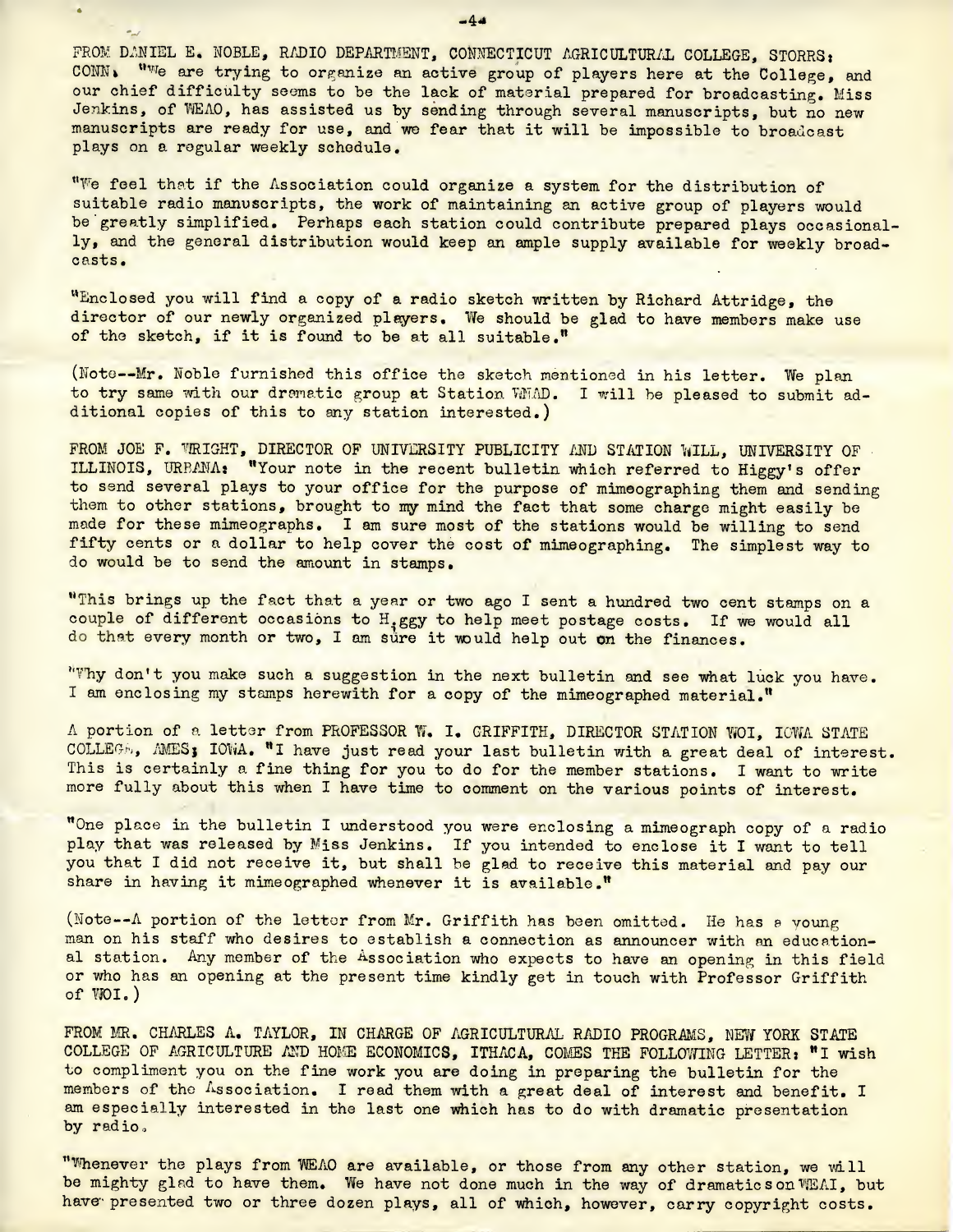''Personally, I believe that the presentation of radio plays offers one of the finest methods that a university station can use for teaching by radio.

"We have two professors in the College of agriculture who are presenting quite regularly a lesson in agronomy, which they broadcast in dialogue form. One appears as Professor Ed. and the other as Farmer Herb. I am inclosing a sample".

Mr. Harold G. Ingham, Chairman of the Radio Program Committee, Station KFKU, University of Kansas, Lawrence, recently sent to this office several announcements relative to their future programs. Among these were samples of information on a series of discussions on compulsory unemployment insurance, etc. We were quite interested in noting the printed announcement of rules and regulations supplied to members of the University Faculty and students who assisted in providing programs for KFKU. I am listing below the announcement which sets out in detail regulations governing their broadcast.

"To Members of the University Faculty and Students in Music and Other Departments Who Are Assisting in Providing Programs for KFKU:

"We are very grateful to all of you who are assisting in providing the radio programs this year. The broadcasting is regarded by the University as a very important work and your part in it is a distinctly worthy service, greatly appreciated.

"The experience of the N.B.C. and other broadcasting organizations has shown that radio listeners as a rule are impatient of long numbers, either addresses or music, and are very insistent that programs shall begin and proceed according to advertised schedule.

"Because of these considerations and some others which may be apparent, the station is compelled to ask its contributors to observe certain procedures, as follows:

- 1. Program contributors should be at the station at least ten minutes before the advertised hour for broadcasting. Strict observance of this request will save the announcer many anxious moments.
- 2. Faculty members responsible for musical programs should furnish the names of those appearing on each program at least one week in advance  $\cdot$ . and the numbers to be presented at least two days in advance.
- 3. Every address offered must be written in full and read into the microphone, not rapidly, and with clear enunciation. The address should be timed to occupy approximately 10 minutes--12 minutes should be the limit.
- Similarly, no musical number should exceed 12 minutes in length.
- 4. Copies of each address should be in the hands of the program director at least one week before the date of performance. Advance publicity will be sent out to the press unless the author especially requests that it be withheld.
- 5. Care should be exercised not to use in any talk a quotation including profanity or questionable language of any kind; also to avoid controversial subjects such as partisan politics, religion, prohibition, etc.
- 6. It is necessary to make sure that no advertising or publicity propaganda is included in any talk.

"We are sure that our contributors will appreciate the necessity oF observing these simple regulations and we wish to take this opportunity to thank you for your cooperation."

-5\*

 $\sim$   $\sim$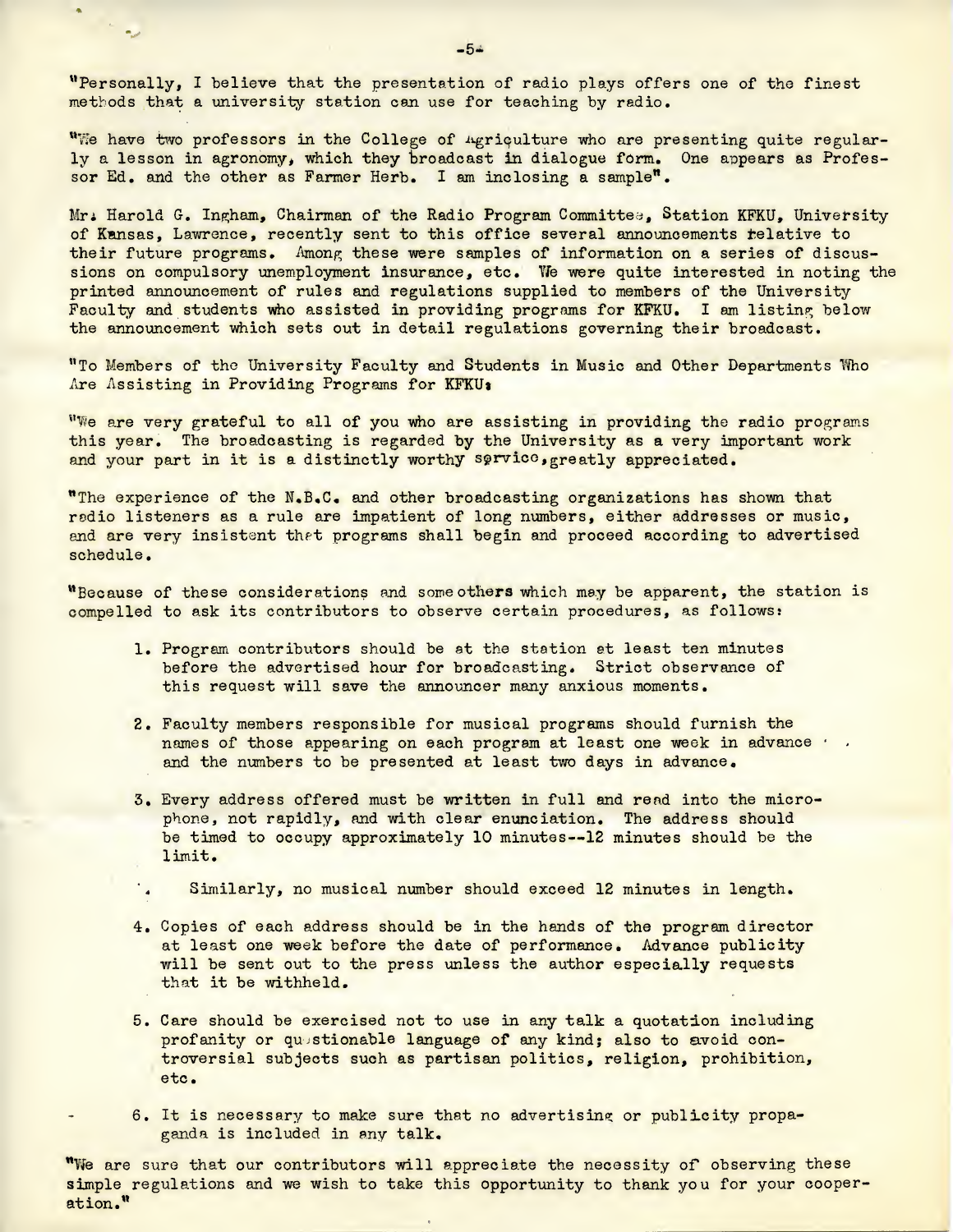FROM MR. CARROLL GARDNER, ACTING MANAGER, WAPI, BIRMINGHAM: "Thank you so much for the copies of the special bulletin. We are delighted to receive this kind of material, and trust that you will keep us on your mailing list to receive all bulletins in the future,

wThe first paragraph of your note contained this line - "and one whose programs are not subject to commercial sponsorship." Let me clear up this misunderstanding. We are a member of the National Broadcasting Company, and also present nationally sponsored programs.

However, we do devote about ten to twelve hours per week to educational broadcasting".

FROM MR. J. W, STAFFORD, MANAGER, RADIO STATION WBAA, PURDUE UNIVERSITY, LAFAYETTE, INDIANA\* "This letter will express our appreciation for the bulletin sent us giving the activities of various educational stations as well as comments.

"YJe expect to send you two mimeographed bulletins at the end of each semester giving a detailed account of Purdue University Radio Station activities as soon as this data can be compiled."

FROM T. M. SMITH, DIRECTOR, STATION WEW, ST. LOUIS UNIVERSITY, ST. LOUIS, MISSOURI: "This is to acknowledge receipt of your three special bulletins of November 17th, October 9th and November 5th. Thank you for putting our station on your mailing list, I am quite sure that the information contained in them will be of immense service to us, as our problems are the same as those which arise in other educational stations.

"1 hope before long to be able to write you in greater detail concerning the activities of our station."

I am quite certain that all program directors have received the bulletin released by Samuel French and Company of New York City entitled "Drama on the Air," a bulletin dealing with a survey of broadcasting of plays with a discussion of the field of radio drama, directing for radio, writing radio continuities, and material available for radio prepared by Gwendolyn Jenkins, Director of Radio Dramatics, and Yfilliam E. Knepper, Publicity Director, of Station WEAO, Ohio State University, Columbus. This is an excellent contribution to the field of educational broadcasting and if you have not already received the bulletin I would suggest that you send for it today.

President  $\Lambda$ . G. Crane of the University of Wyoming, Laramie. Wyoming, has just released his annual report of the <sup>K</sup>adio Committee of the Association of University Presidents. In a supplementary report he has issued the bulletin listed below, in which I feel you will be interested since it deals with <sup>a</sup> problem that has presented itself from time to time in the field of educational broadcasting. The bulletin roads as Follows:

#### TO PRESIDENTS OF STATE UNIVERSITIES:

ليو. د

''Supplementing the report of the Radio Committee I wish to call your attention to a notable bit of research being conducted by Dr. W. W. Charters of Ohio State University under a grant of money from the Payne Foundation. Dr. Charters has organized a researc! project in radio education, the results of which should give a much needed statistical test of the educational values of radio broadcasting. Dr. Charters divides his study into the following problems:

- 1. The objectives of radio education
- 2. Administration of the station
- 3. Materials of instruction
- 4. The broadcaster and his methods of presentation